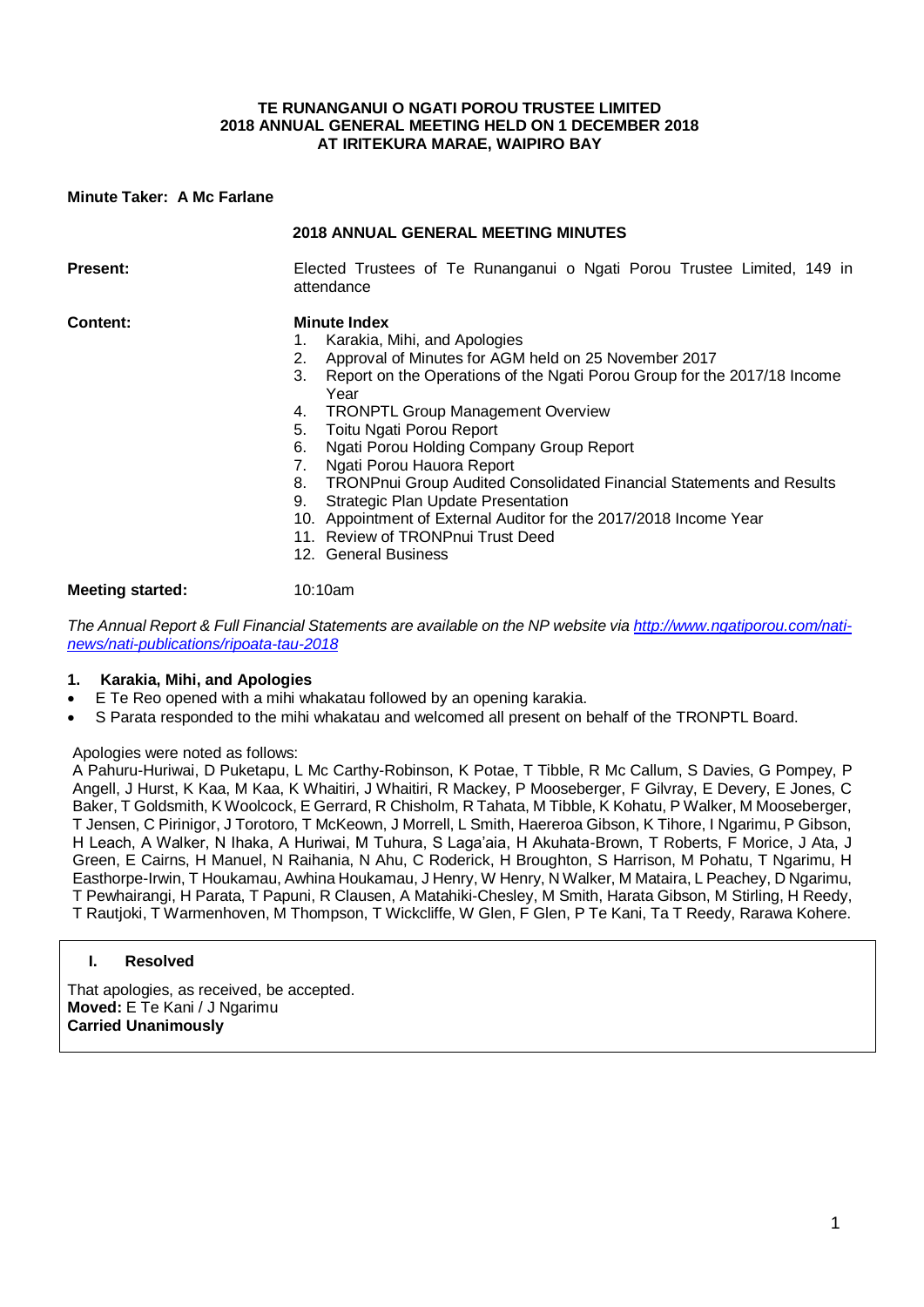# **2. Approval of Minutes for AGM held on 25 November 2017**

# **II. Resolved**

That the Minutes of the Te Runanganui o Ngati Porou Trustee Limited's AGM held 26 November 2017 be accepted as a true and correct record subject to a correction:- Resolution III & IV:- Abstained:- A R Ratapu

**Moved:** A Houkamau / H Puketapu-Watson **Carried Unanimously**

# **3. Report on the Operations of the Ngati Porou Group for the 2017/18 Income Year**

3.1 Governance, high-level overview and activities – *Presented by S Parata (Chairman)*

The Chairman provided an overview of the 2017/2018 year-end review highlighting the key areas of activity and progress made.

Major Achievements: -

- Progressing the Nga Rohe Moana o nga Hapu o Ngati Porou Bill to its introduction and first reading in Parliament; and to the select committee process.
- Discussions with the government to improve health services to East Coast whanau and communities
- Involvement in shaping the economic agenda for Tairawhiti including funds to improve SH35, with a focus put on growth industries for the rohe such as Manuka honey and tourism
- Investment in Te Reo o Ngati Porou providing support to hapu and taurahere to carry out their language initiatives
- Completing the TRONPnui Trust Deed Review
- Conducting a bi-election for Rohenga Tipuna 3 with Derek (Tini) Fox duly elected to replace the late Heni Tawhiwhirangi.

Looking ahead the strategic focus is to:

- increase the charitable distributions to Ngati Porou, including support for Ngati Porou taurahere; education scholarships; a Ngati Porou history.
- continue to grow the commercial portfolio including opportunities to invest locally
- secure funding to improve local health services and health outcomes for whanau
- investigate affordable housing opportunities and housing repair programmes
- complete the Ngati Porou conservation strategy (Nga Whakahaere Takirua) and other key environmental projects
- continue to improve the effectiveness of TRONPnui and its subsidiaries on behalf of Ngati Porou
- complete the final passage of the Nga Rohe Moana o nga Hapu o Ngati Porou Bill

*Response to Matters Arising*

- Marae Grants The TRONPnui board will be reviewing their priorities and objectives including future marae grant distributions, education programmes and other projects.
- Te Reo Investment and programmes the implementation of the reo strategy is in its second phase. Further discussions will be had regarding support for other projects that would complement the strategy.
- Environment and Conservation The conservation committee is working with DoC on a conservation management strategy which deals with the estate that is still under government ownership (DoC Estate). Nga Whakahaere Takirua is a 10-year strategy and this is the first time Ngati Porou has been directly involved in working on a long-term strategy to manage the conservation estate. The strategy doesn't focus on commercial forests. A forestry management strategy would be a separate and more complicated matter to deal with as these areas are privately owned.
- Forestry Pine TRONPnui role is to obtain and collate available information for Ngati Porou landowners, including pros and cons relating to forestry harvest, native trees, future of pastoral farming, horticulture. This information would allow landowners to make their own decisions about balancing economic development.
- Taurahere The Board will be visiting Taura Here in the new year to present the annual report. Provision has been made within the budget for taurahere funding

The board was acknowledged for its mahi. The request to have information available prior to the meeting was noted with it further advised that the annual report was made available to be viewed online prior to the meeting.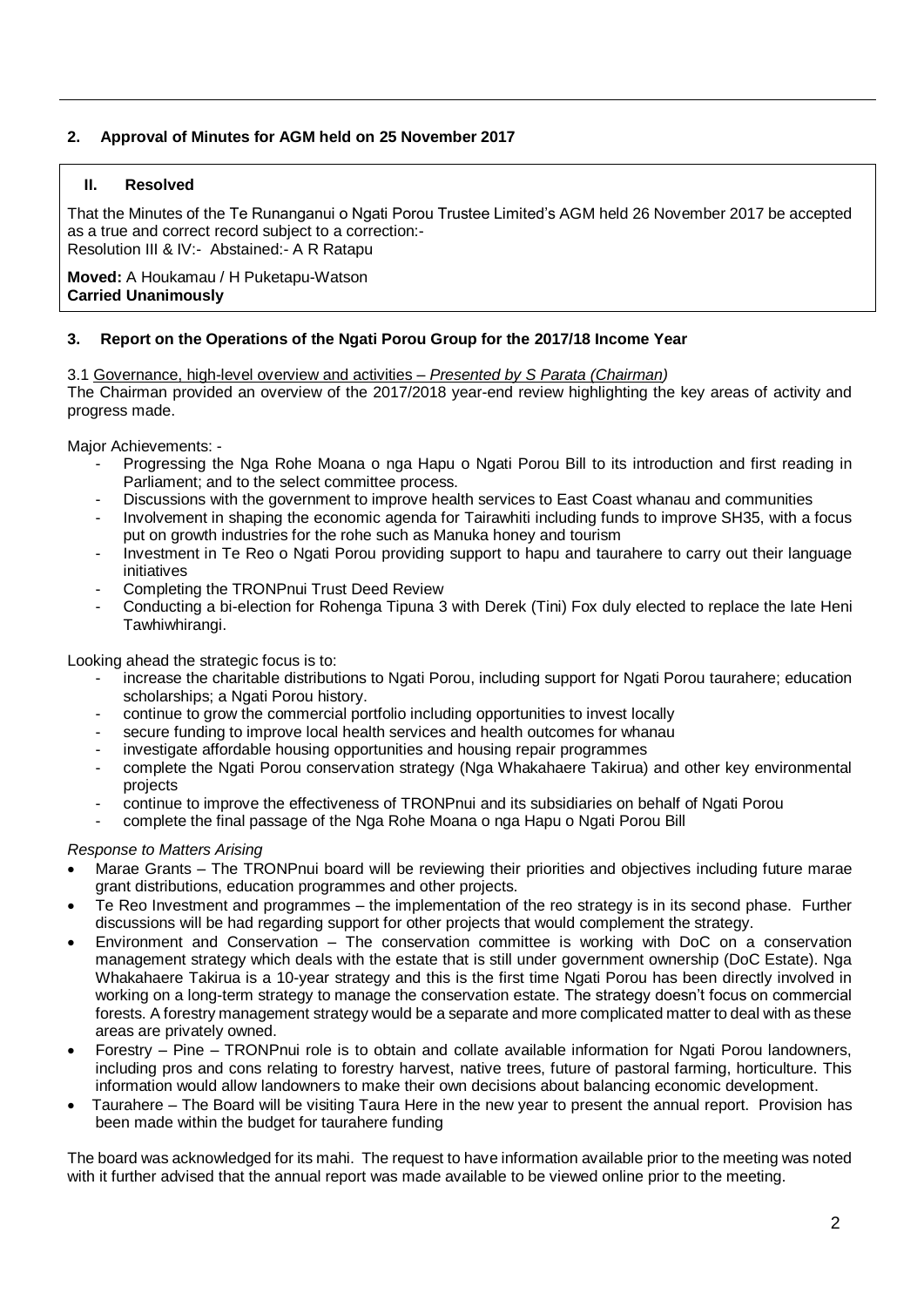# **4.** TRONPnui Group Management Overview – *Presented by H Te Koha (Chief Executive Officer)*

H Te Koha provided a year end overview of the 2017/2018 operations for the Group.

- Practical measures have been undertaken to reduce operational costs which included; integration of services to one site at Te Tini o Porou, review of Information technology, vehicle and supplier agreements.
- Housing –Providing support for whanau including:-
	- Nga Kaenga Ahuru –nine new emergency housing units at Te Tini o Porou
	- Obtaining funds from the Maori Housing network to support housing repairs for kaumatua flats; eight local homes that require repairs and infrastructure grants; social housing within the Kaiti area and support for reintegration programmes
- Whanau Oranga –the team continues to provide wrap-around services to Ngati Porou and other whanau within the Ngati Porou rohe.

# *Response to Matters Arising*

- Housing Surveys have been conducted to look at the demand for new housing and home ownership. The housing sector has challenges but the Runanganui supports whanau looking into home ownership for the first time; as well as assisting with getting Ngati Porou tenants onto the state housing waiting list.
- Trust Deed Review The report highlighted the perspectives and the importance of addressing Ngati Porou kei te whenua, who want to feel more included; and Ahi Kaa, who seek support from their wider whanau and hapu members to manage the burdens of keeping the home fires burning.
- Marae Grants allocation to marae is \$110k with funds available for marae including those that are yet to uplift funds when they are ready.

# **5. Report on Toitu Ngati Porou** *– Presented by L Tangaere-Baldwin (Chairperson)*

L Tangaere-Baldwin provided an overview of key activities for the year. These included grant distributions to marae, taurahere and iwi projects. The key themes for the year related to: -

- Te Reo Irirangi o Ngati Porou Funding support provided for the development of a Ngati Porou language online archive resource
- Te Reo ake o Ngati Porou Funding committed to various hapu and taurahere initiatives
- NZ Maori Tourism and NP East Coast Tourism Working in coordination to develop a blueprint for tourism development
- 54-hour Business Start Up Challenge Ngati Porou participants supported to attend this workshop

Looking ahead the strategic focus is to:-

- Assist with improving the Ngati Porou Social Service arrangements
- Develop a Ngati Porou education scholarships programme
- Support further Ngati Porou taurahere and Te Reo o Ngati Porou initiatives

### *Response to Matters Arising*

- Te Reo ake o Ngati Porou
	- The following Ngati Porou marae and hapu running te reo initiatives include:- Te Riu o Waiapu, Te Wiwi Nati, Te Aitanga a Mate, Te Poho o Rawiri, Matakaoa, Harataunga, Tokoroa, Poneke, and Tamaki Makaurau.
- Marae Grants Some marae are yet to uplift their grant with it noted marae are encouraged to contact the office should they have any queries regarding marae grants
- Ngati Porou History Ngati Porou will be writing their history (whanau/hapu) throughout the rohe. This will be a collective approach.

### **6. Report on Ngati Porou Holding Company Group –** *Presented by M Mahuika (Chairperson)*

M Mahuika provided an overview of the commercial arm, which included a brief outline of the Statement of Investment Policy and Objectives (SIPO); Ngati Porou Seafoods, Pakihiroa Farms, Forestry and other activities.

- SIPO The SIPO sets out the investment objectives and distribution policy. The SIPO target is to generate 2.5% over the rate of inflation. The portfolio has performed at 7.8%. The SIPO was implemented 5 years ago and is in the process of being reviewed.
- The performance of the group was driven largely by the performance of the investments. Over the past four years, the Group has done well due to a strong performance of the world equity market.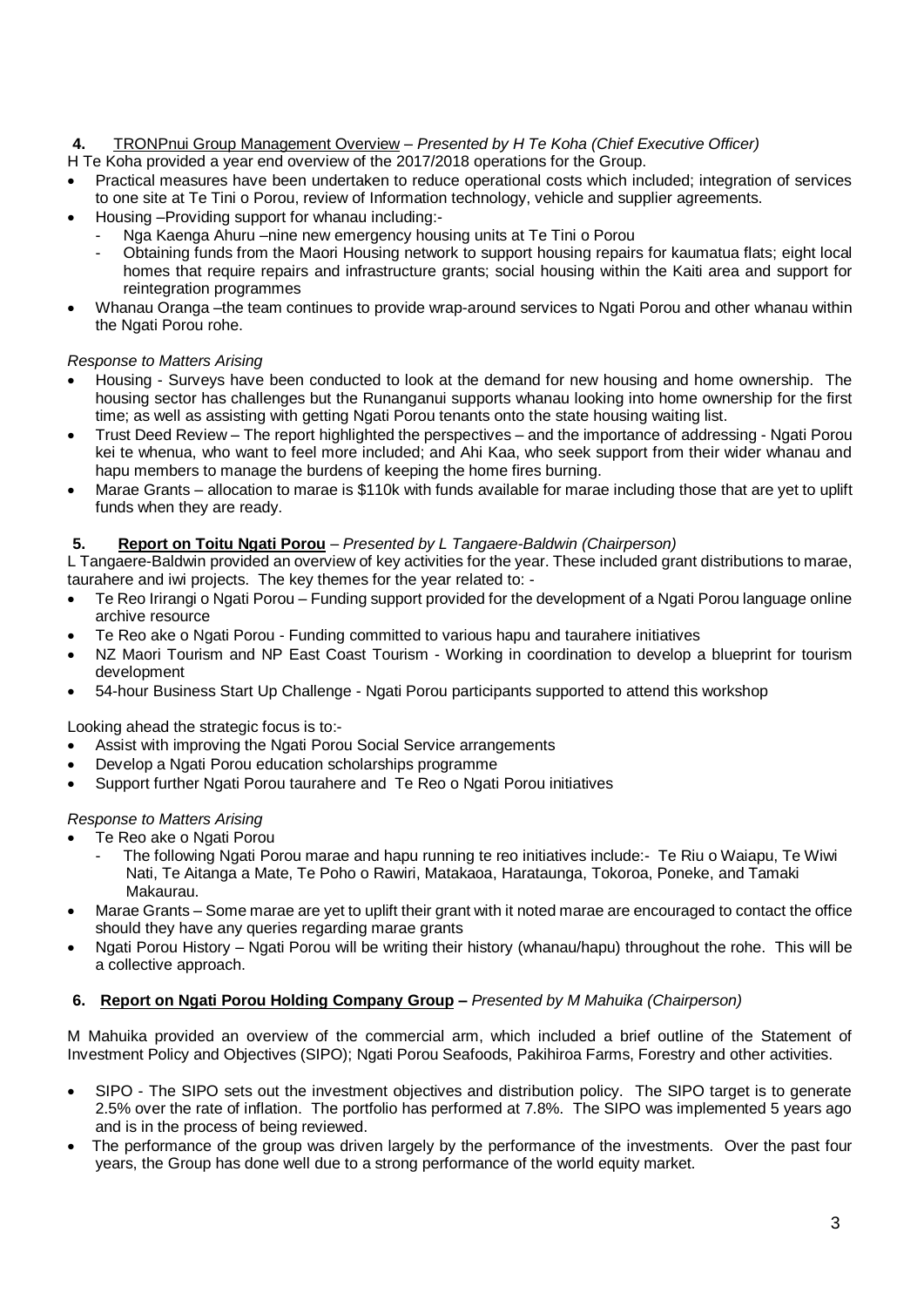# *Ngati Porou Seafoods Group*

- The Group is repositioning the business, as well as ensuring there is a balance of job retention and activities in the region, while growing returns and profits.
- A major positive was obtaining an agreement with Air NZ to supply produce (AHIA smoked fish) from December 2018. This is a small step in the direction of continuing to grow the business.

# *Pakihiroa Farms Ltd*

- Measures have been taken to expand the farm which includes leasing arrangement for a 1,016ha block that is not currently being farmed. The key benefits are:
	- expanding the farming business provides a bigger footprint that enables more investment to grow a more profitable farming business
	- At the expiry of the lease, the owners of the land have a choice of either extending the lease or farming the land themselves. This initiative provides a long-term earnings benefit to the business as well as providing a broader benefit to the community and local economy in terms of utilising previously unproductive lands.

### *Ngati Porou Forests Ltd*

- Hoia Forest harvesting has been completed with 616 hectares of forestry returned from Ruatoria and Tokomaru forests.
- A total of 3,540 hectares of forest has been planted with NPHCL continuing to look for JV partners to co-invest in the replanting programme.

# *Other activities:*

- *Miro*: Agreement in principle with Hauiti Inc Block to commence a trial for a blueberry growing operation. This is part of the exploration of alternative land uses. In the long term there is an opportunity to expand the trial further across other land blocks.
- *Miere*: Hive ownership has increased from 350 to 1000 with 1700 total hives on NPHCL blocks. The ambition for Miere LP is to support Ngati Porou to be the producers decision makers about the growth and development of the industry. One of the advantages is that the supply comes from land that is locally owned.
- *Tourism*: Air NZ Partnership agreement has been signed. Part of this agreement includes marketing Ngati Porou tourism activities, support for selected environmental initiatives, purchasing products (AHIA) and a shared talent programme.
- *A Maunga Hikurangi experience* will be opened in 2019. This will generate broader tourism activity in Ngati Porou. NPHCL is also conscious of similar activities held in other parts of the country and the need to be careful that the maunga tapu is not mistreated.
- *Pohewa* (the Amanati-owned design business) continues to operate out of the hub in Gisborne which NPHCL played a key role in promoting. Technology is the way of the future and the intent of the investment is to create alternative opportunities and new pathways for young people.

### *Matters Arising*

- Hicks Bay Wharf It was acknowledged that, when looking at new ventures and developments within the rohe the priority is to ensure there is clear communication and respectful engagement with hapu. To allow hapu to make informed decisions all relevant information needs to be provided.
- Subsidiary Board Appointment Policy All subsidiary board appointments are conducted via a transparent public process.
- Conservation TRONPnui has made an application to the community fund of the ECT Funding programme (MPI - Erosion Treatment programme) to develop a business case for a nursery to be established centrally in Ruatoria with the primary purpose of treating erosion in the Waiapu Catchment and District. The nursery business case will also explore other types of afforestation.
- Raukumara TRONPnui has met and had preliminary discussions with Te Whanau a Apanui. A series of wananga are being planned within the rohe in the new year.
- Research Hikurangi Enterprises has received research funding to undertake research on optimisation of kanuka. The runanganui is looking at opportunities to develop further research about kanuka and working with whanau / hapu to develop programmes.
- Carbon Footprint nothing specific has been undertaken regarding analysis of net output of carbon.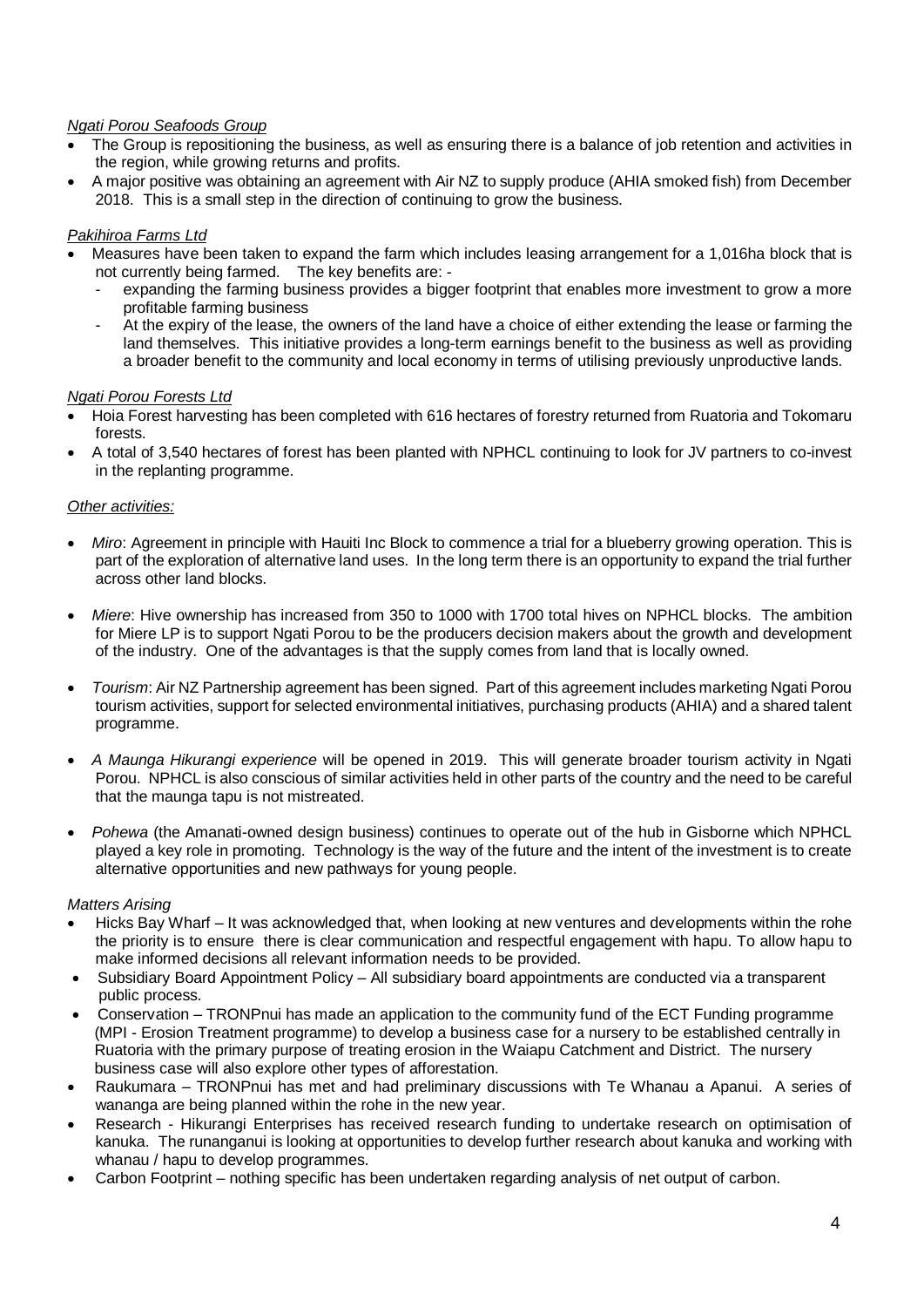• Tenzing Norgay – The son of Sherpa Tenzing Norgay will be visiting Hikurangi as part of his tour of Aotearoa. Other maunga he is visiting are Aorangi (Te Wai Pounamu), Tongariro, Ruapehu.

**7. Report on Ngati Porou Hauora –** *Presented by H Puketapu-Watson (Deputy Chairperson)* H Puketapu-Watson presented the NP Hauora Report.

- NP Hauora staff have continued to maintain the delivery of services as well as working hard to prepare a platform for a new model of care service that NP Hauora has been working on. The first part of the process was a series of consultation hui with whanau. The results of these consultations will assist with forming the basis of a new model of care. It is expected that there will be an increase in the use of technology, a range of tools, and a new framework to further strengthen and enhance hauora services.
- A Crown Summit was held in August of this year with the PM and ministers of her cabinet with a positive response received from the PM by approving funding for the development of a business case to finalise a model of care.
- *Te Rangawairua o Paratene Ngata Resource Centre*, named in memory of the late Dr Paratene (Pat) Ngata was launched in Te Puia Springs August 2018. The research centre:
	- includes research projects and programmes with the Maurice Wilkins Centre and Universities of Otago and Auckland
	- is one of a number of initiatives that are part of the new model of care being developed.

The aim is to develop a research centre of excellence in rural and indigenous health which will become a flagship training destination for rural and Maori health providing space for Maori health practitioners to work alongside western medicine. We have asked Otago university to identify Ngati Porou students who want to work with NP Hauora.

- Tatai Oranga In collaboration with Maurice Wilkins Research Centre, Otago and Auckland university a group of NZ and international health specialist, scientists and frontline, community workers, community members were hosted at Iritekura Marae to join forces to develop world-leading weapons to beat metabolic disease.
- Aotearoa Varinome Project– the aim is to develop genomic data resources that ensure Maori and Pacific Islanders gain benefit from genomic data informed medicine.
- Huringa Pae Based at Kaiti. The programme has radically changed people's lives through a whanau physical fitness programme, health lifestyle guidance, along with many social events.
- Te Hiringa Matua a mental health outlet that provides support to young mothers with addictions.
- New Technologies completed fibre connections to all clinics; invested in software and hardware to assist with diagnosis treatment, recovery and health choices
- Te Pae Kahurangi 'blue zone' vision for the future (places where people live long and well) NP Hauora want to turn around the lowest life expectancy and be successful in building an environment where our people can live longer and free from disease.
- Facilities a feasibility study is being done for the redevelopment of Te Puia Springs Hospital site.

*Matters Arising*

• Tikitiki Clinic rebuild - The Runanganui owns the land/ block the clinic was situated on. The Runanganui has agreed to provide support towards a rebuild of the Tikitiki Hauora clinic if the NP Hauora Board deems they wish this to happen. The Hauora will be responsible for meeting the day to day costs.

# **8. TRONPnui Group Audited Consolidated Financial Statements and Results** *– Presented by W Panapa*

W Panapa spoke to the 2018 Annual Report and the Full Financial Statements 1 July 2017 – 30 June 2018.

### *Matters Arising*

The highlights include a solid Year End profit – but there are lots of calls for more services to the community.

The Group balance sheet is strong, and NPHCL is conscious there is scope to take on more debt as a way of funding commercial growth. This will be looked at carefully.

### **III. Resolved**

That the presentation of the Annual Report and audited Consolidated Financial Statement for the Ngati Porou Group for the 2017/18 Income Year, as presented, be adopted by the 2018 AGM.

**Moved: -** J Ngarimu / E Te Kani **Carried Unanimously**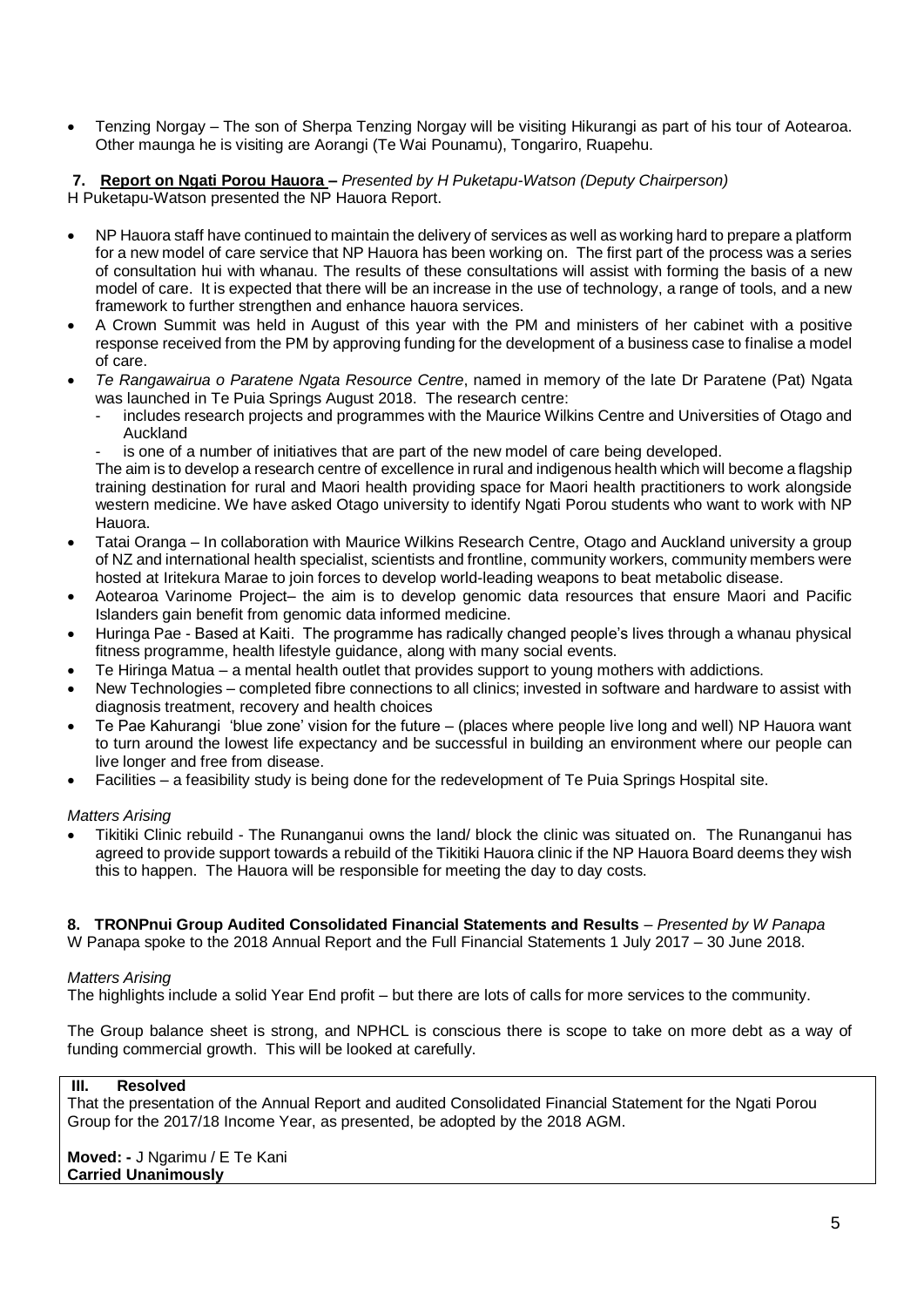# **9. Strategic Plan Update Presentation**

H Te Koha spoke to the Strategic Plan. The Trust Deed Review hui provided an opportunity for feedback. The key focus is on the collective, namely, cultural, social, economic and environmental advancement and improving engagement of all Ngati Porou.

Ngati Porou Membership Registration – The Trust Deed Review and Hui a Tau provided an opportunity to update registered members' details.

### **10. Appointment of External Auditor**

#### **IV. Resolved**

That Deloitte be appointed as external auditors for the Ngati Porou Group for the 2017/18 Income Year.

**Moved: -** K McClutchie / J Glen **Carried Unanimously**

#### **11. General Business**

Ms E Reedy put forward the following recommendations, with it noted all recommendations will be considered by the Board.

### **11.1 Ngati Porou Marae Development Grant Programme**

#### **Recommendation**

That the TRONPnui Board formally consider the rollover and continuation of the Ngati Porou Marae Development Grant Programme

**Moved** E Reedy / M Warmenhoven - **carried unanimously**

### **11.2 Te Reo me nga Tikanga o Ngati Porou**

#### **Recommendation**

That the TRONPnui Board formally consider establishing a dedicated unit to co-ordinate investments in, and programmes for Te Reo me nga Tikanga o Ngati Porou and support for Ngati Porou taurahere and whanaungatanga.

**Moved** E Reedy / T Rangihuna - **carried unanimously**

#### **11.3 Te Aio o Nukutaimemeha**

H Te Koha provided an update of the relocation project with Pakihiroa being the proposed site for permanent relocation. The proprietors and Trustees of Hahau B5 were acknowledged for housing the waka since 2000. E Te Reo suggested the waka could be relocated to Te Puia Springs. S Parata, TRONPnui chair, acknowledged the suggestion made, but reaffirmed that the relocation plans were in place and in the process of implementation.

There being no further business, the Chair closed the meeting with a karakia by E Te Reo.

**Confirmed as a true record**

**Chair - TRONPnui Trustee Limited**

**\_\_\_\_\_\_\_\_\_\_\_\_\_\_\_\_\_\_\_\_\_\_\_\_\_\_\_\_\_\_\_\_\_\_\_\_\_\_**